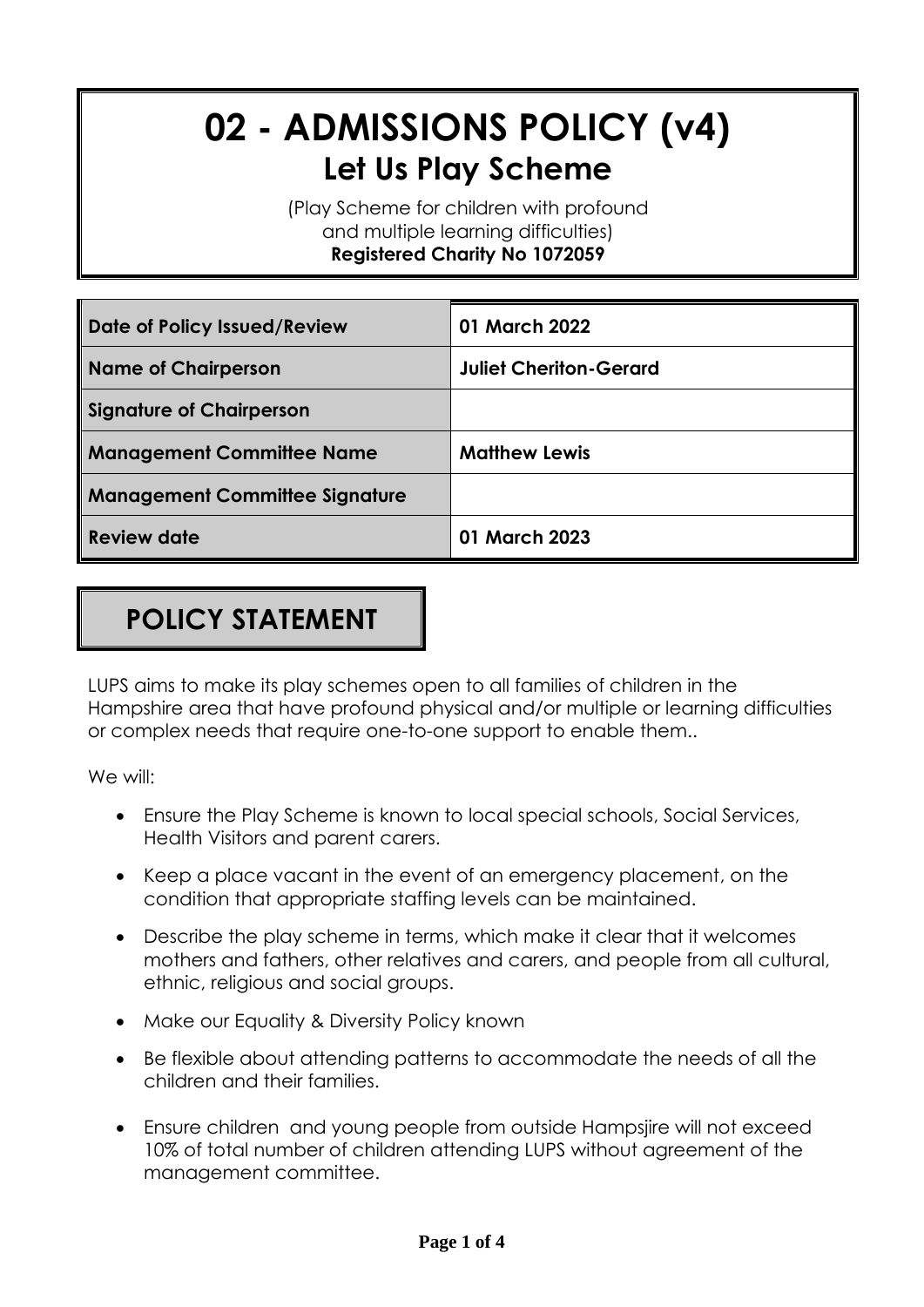• Staff will be required to fill out application forms, provide references and attend an interview prior to being accepted to work on the play scheme.

## **Child Admission Criteria**

- Have diagnosed profound physical and/or multiple or complex learning difficulties.
- Require continuous one-to-one support.
- Age  $2\frac{1}{2}$  17 (up until the summer after the young person's 17<sup>th</sup> birthday).
- Or age 18 19: must be in fulltime education, and have attended a LUPS playscheme no less than 18 months prior to their 18th birthday.
- Attendance at, or due to start at, a school catering for additional needs.
	- o NB: Priority will be given to pupils attending, or due to attend, a school specifically designated as Severe Learning Disability (SLD).

### **New Child Admission**

The following should be followed for a new child joining LUPS:

- Referral sent to chairperson@lups.co.uk
- LUPS will make contact to establish eligibility (based on the above criteria), and arrange for family to visit LUPS whilst running. If LUPS is the right setting for the child or young person, they will be added to the database and invited to the following playscheme (e.g. if they visit during the Easter playscheme, they will be invited to attend the summer playscheme).
- For children and young people who meet our criteria and live within the Hampshire County Council boundaries, they will pay the standard daily rate, unless they meet the hardship criteria (See below). Children and young people in Hampshire must have a Gateway+ card, which is required for them to be eligible at the standard daily parental contribution rate. If a Gateway+ card is not made available to LUPS, then the full daily rate of £80.00 will be required.
- For children and young people who meet our criteria and live or attend school outside Hampshire (Including Portsmouth/Southampton) and not holding a HCC Gateway+ Card will be required to provide the full cost of £80.00 to access the play scheme. If a child or young person is not from within the HCC catchment area (i.e. Portsmouth, Southampton) then that family will need to either pay in full or seek additional funding from within their county, which would need to be agreed in writing prior to LUPS's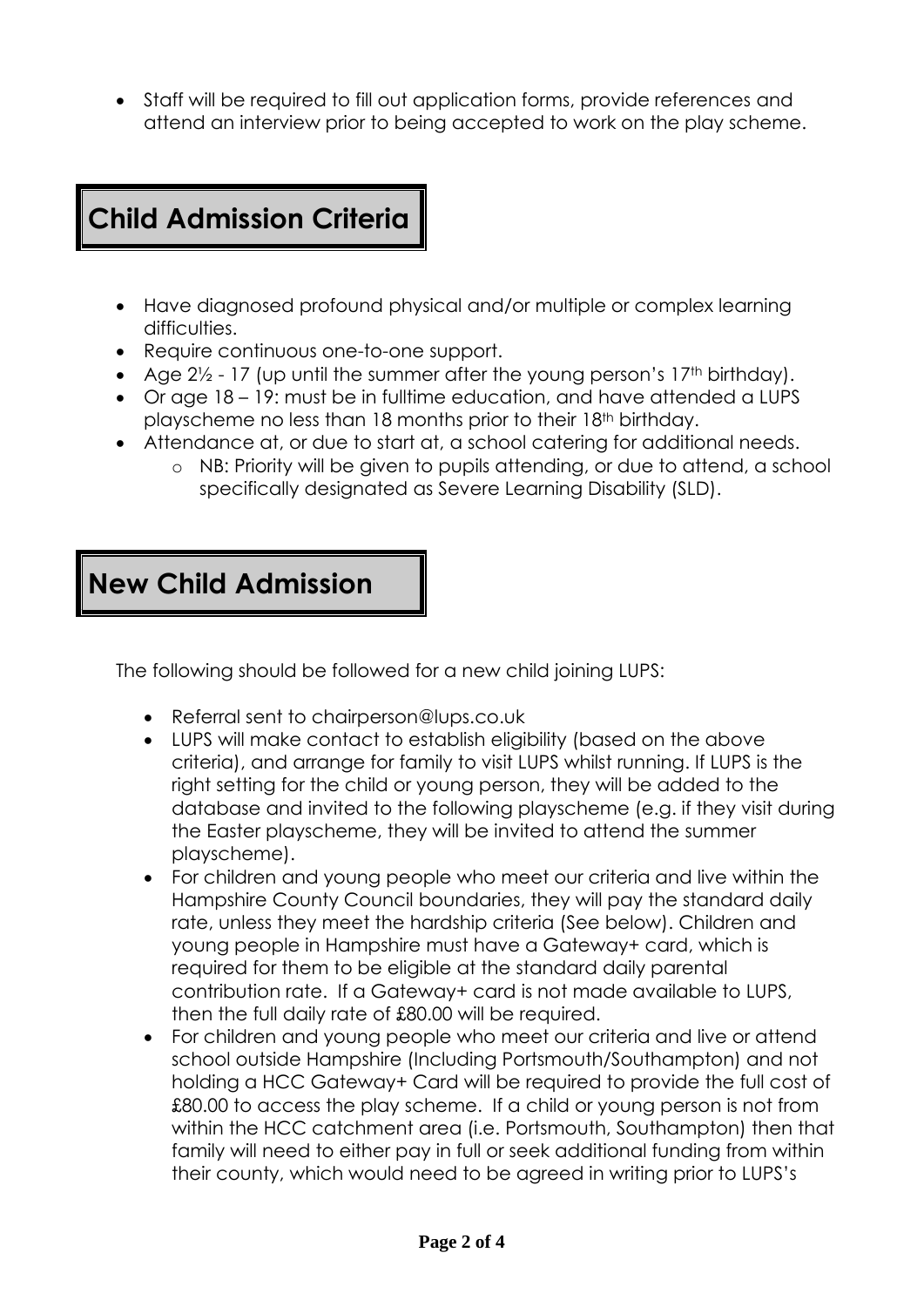deadline. Please contact the LUPS Chairperson to discuss further if required.

• Subsidised daily rate - £18

## **Hardship Criteria**

LUPS aims to ensure all families can access the scheme/activity whatever their circumstances; so, some parents may need to approach us about paying a lower parental contribution. We have to consider the demographic of the local area we are offering the service in when deciding how to plan for hardship provision, as this will be more of a consideration in some areas than in others.

Families with a disabled child will often have additional financial pressures too for various reasons. Some of the families that will most likely be in need are:

- In receipt of income support, any element of child tax credit other than the family element of working tax credit, income-based job seekers allowance, or income related employment support allowance.
- **And** earning a total household income from all sources of under £16,000

Families who meet the criteria for Hardship funding are expected to pay 50% of the daily rate. For subsequent children attending from the same family, they are expected to pay 75% of the daily rate.

NB: All families will be made welcome, and finance is not a criterion for admission – please contact the LUPS Chairperson if you feel finances are a barrier to your child or young person attending the playscheme.

#### **New Staff Admission**

New volunteers should contact the Playscheme Manager, who will send then email an application form and associated documents. New volunteers must be aged 15 or have met the age of 15 by time they have completed their voluntary period.

New volunteers have to provide at least 2 references, which will be taken up as part of our safeguarding policy and proof of eligibility to work within the UK. Copies of these will be held in the relevant Staff personal file. The acceptable forms of ID can be found in Appendix 1.

All staff aged 16+ must have an Enhanced DBS (at LUPS' expense).